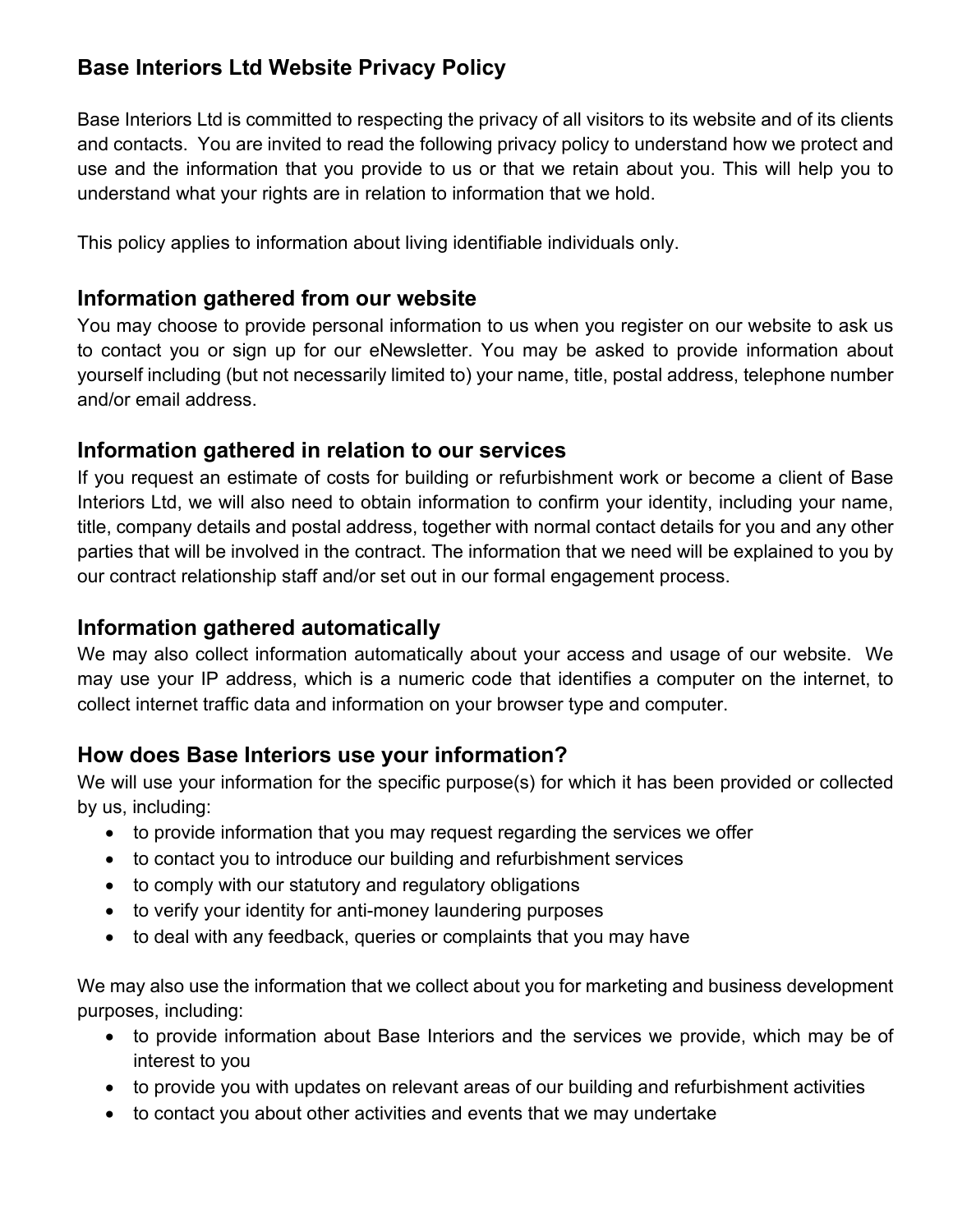Information gathered automatically may be used to measure and analyse information on visits to our website, to update the website to improve the visitor experience and to improve technical performance. We will not use the data to identify you personally or to make any decisions about you.

Furthermore, we may use your information to administer, support and improve our business generally and to enforce our legal rights.

## **Legitimate grounds for processing your information**

We must have a lawful basis for processing your information. This will vary depending on the circumstances for obtaining your information, but will typically include:

- the activities are within our legitimate interests as a building and refurbishment contractor seeking to engage with and provide services to prospective and current clients
- you have given consent for us to process your information in relation to our marketing activities
- we are completing necessary steps in relation to a contract to which you are a party or prior to you entering into a contract with Base Interiors, because you wish to engage us to carry out building or refurbishment activities for you
- the processing is necessary for compliance with legal obligations that we are subject to, including confirming your identity under our anti-money laundering requirements
- to protect your vital interests, if you were to visit our premises and fall ill or suffer an injury

If we legitimately process any special categories of information, which may reveal racial or ethnic origin; political opinions; religious or philosophical beliefs; health data or data concerning your sex life or sexual orientation, we must have a further lawful basis for the completion of the processing activities, which may include:

- where you have given us your explicit consent to do so
- where the processing is necessary to protect your vital interests or someone else's vital interests
- where you have made the information public
- where the processing is necessary for the establishment, exercise or defense of legal claims
- where the processing is necessary for reasons of substantial public interest

## **Marketing**

If you become a client of Base Interiors, we may use your personal information to send you information that we think may be of interest to you or your business. This falls within our legitimate interests as a building and refurbishment contractor to use your information for marketing purposes.

You will be given the opportunity to confirm whether or not you wish to receive direct marketing communications from us, either at the time you provide your details and/or within the marketing communication itself.

At any point, if you change your mind about being contacted by us, or any of your personal details change, or you believe that any information we hold about you is either inaccurate or out-of-date,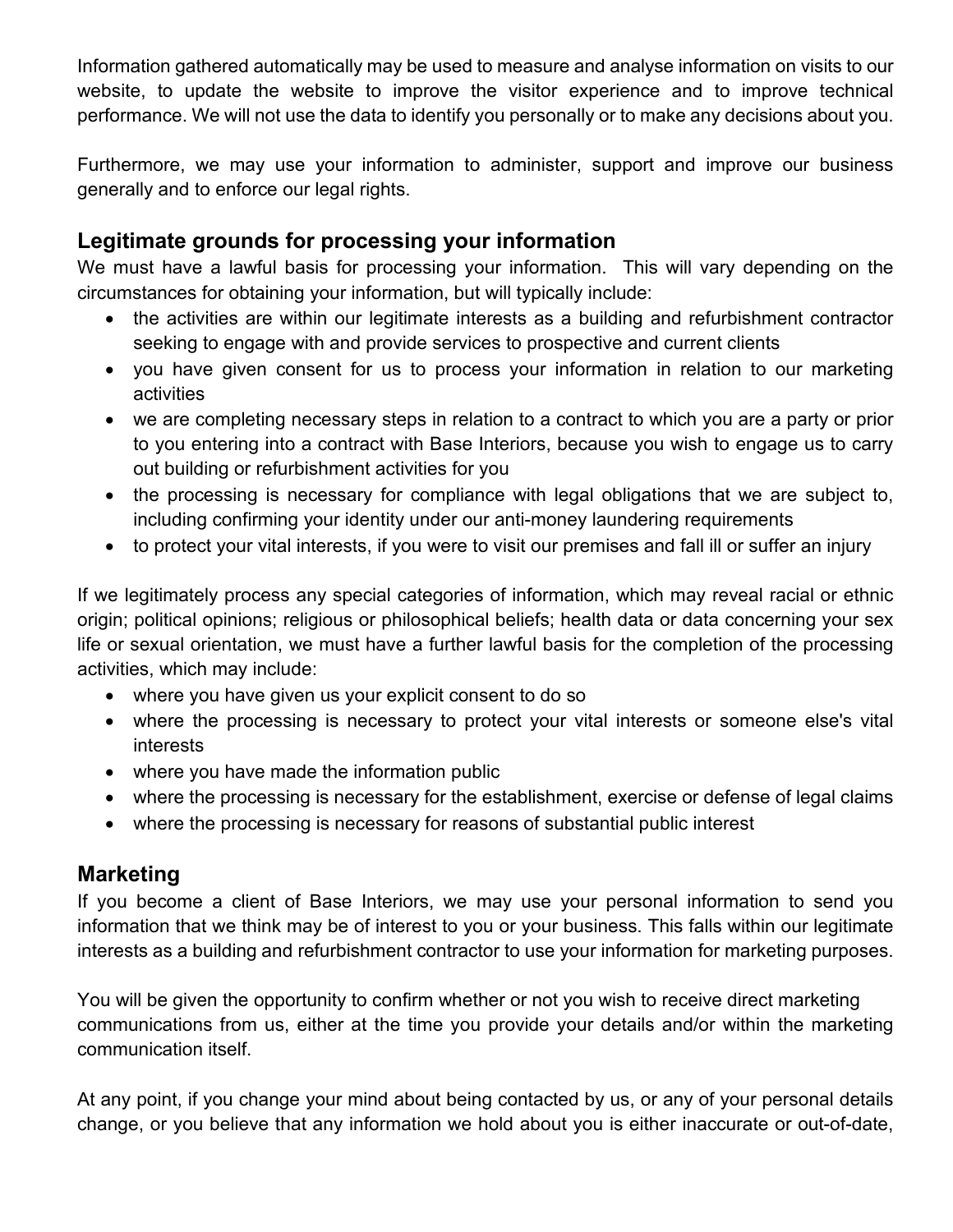please contact us by emailing [ehaggin@baseinteriors.com](mailto:ehaggin@baseinteriors.com) or writing to us at Base Interiors Ltd, 15 Berkeley Mews, London, W1H 7AX. Alternatively, you can call us on 020 7487 3222.

## **Disclosure of your information**

The information you provide to Base Interiors will usually be held on our computers in the UK and accessed by staff working in the UK. Information you provide to us may be transferred to, stored or processed by third party organisations which process data on our behalf. These third parties may store or process your information in the UK or elsewhere, including outside the EEA. These third parties may include suppliers of administrative and support services, suppliers of other specialist products or outsourced IT applications and systems, including cloud-based platforms.

We may also transfer your information to other organisations with whom we are working on client projects or to whom we are referring you.

Additionally, we may be obliged to disclose information under certain laws, by order of court or other competent regulatory body or may be permitted to disclose it under applicable data protection laws.

Finally, if Base Interiors merges with another business entity, divests part of its business or carries out internal corporate restructuring, your information may be disclosed to Base Interiors' new business partners or owners or the new corporate entities.

We will take all reasonably practicable measures to ensure that your data is treated securely and in accordance with this privacy policy.

#### **Protection of your information**

We have implemented relevant administrative, technical and physical controls for our website, which are designed to mitigate the risk of loss, misuse, unauthorised processing or disclosure of the personal information that we hold.

Where we transfer information to third parties to enable them to process it on our behalf, we ensure that these third parties can meet or exceed relevant legal or regulatory requirements for transferring and securing information under their control.

We will also ensure that where any information is transferred to a country or international organisation outside of the UK / EEA, we will comply with the relevant legal rules governing such transfers.

We will retain your personal information for no longer than necessary for the purposes that it was collected. Details of our information retention policy is available upon request.

## **Your rights**

You have certain rights in relation to your personal information. However, these rights do not apply in all cases or to all information that we hold about you. In certain circumstances, we may need to continue to hold and process information to establish, exercise or defend our legal rights.